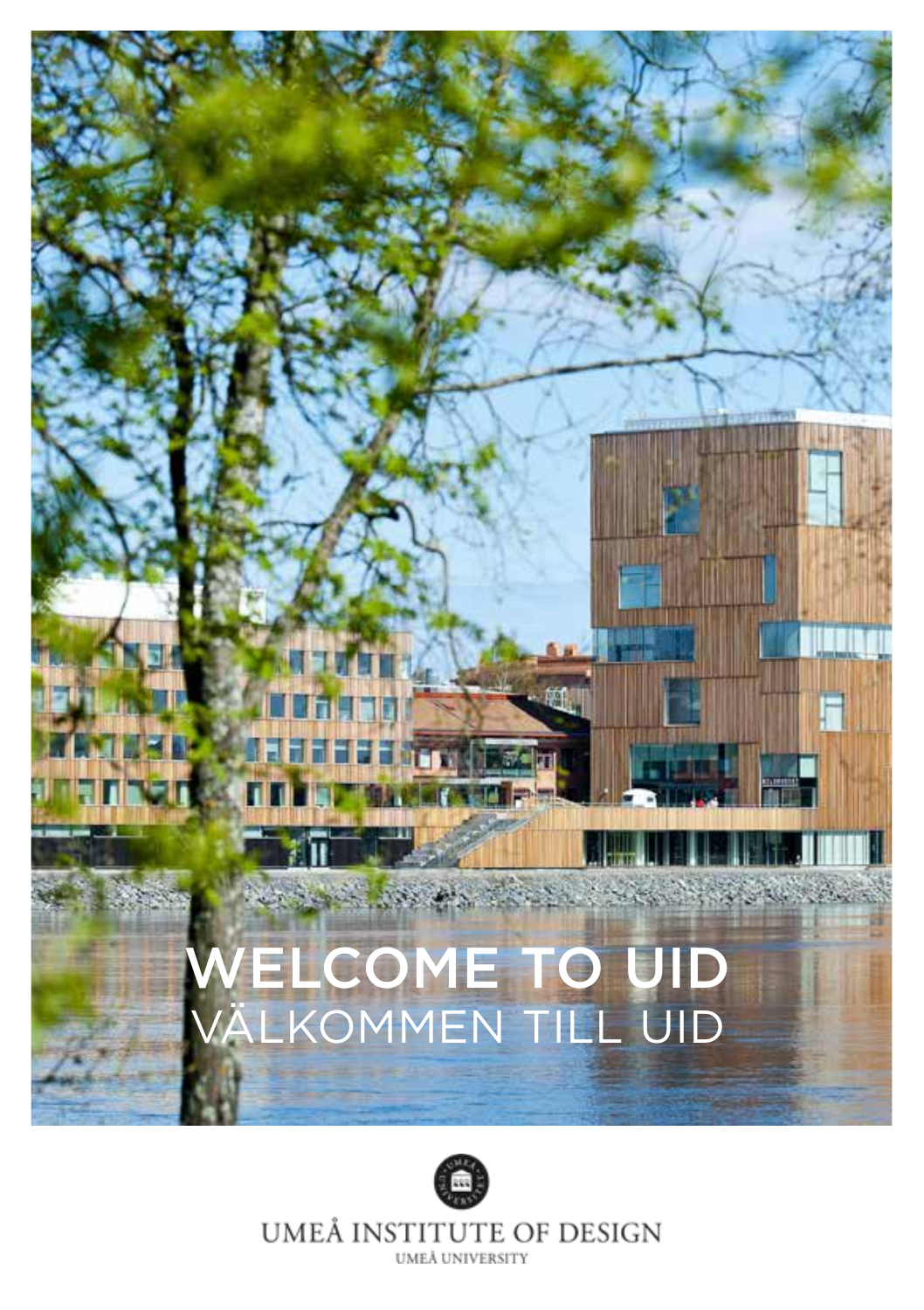## Welcome to Umeå Institute of Design

We are pleased that you have decided to study at Umeå Institute of Design (UID). We hope that you will find that you have made the right choice to gain skills for your future life. Plus, we hope that you will enjoy your time and studies at our university!

UID was founded in 1989 and celebrated its 25th anniversary in 2014. We provide a creative study environment with state-of-the art facilities and equipment, and we work collaboratiovely in all aspects of our education.

We provide academic programmes focusing on industrial design and related specialisations. Programmes range from one year courses to bachelors, masters and doctoral levels and we are happy that you're now part of the UID family.

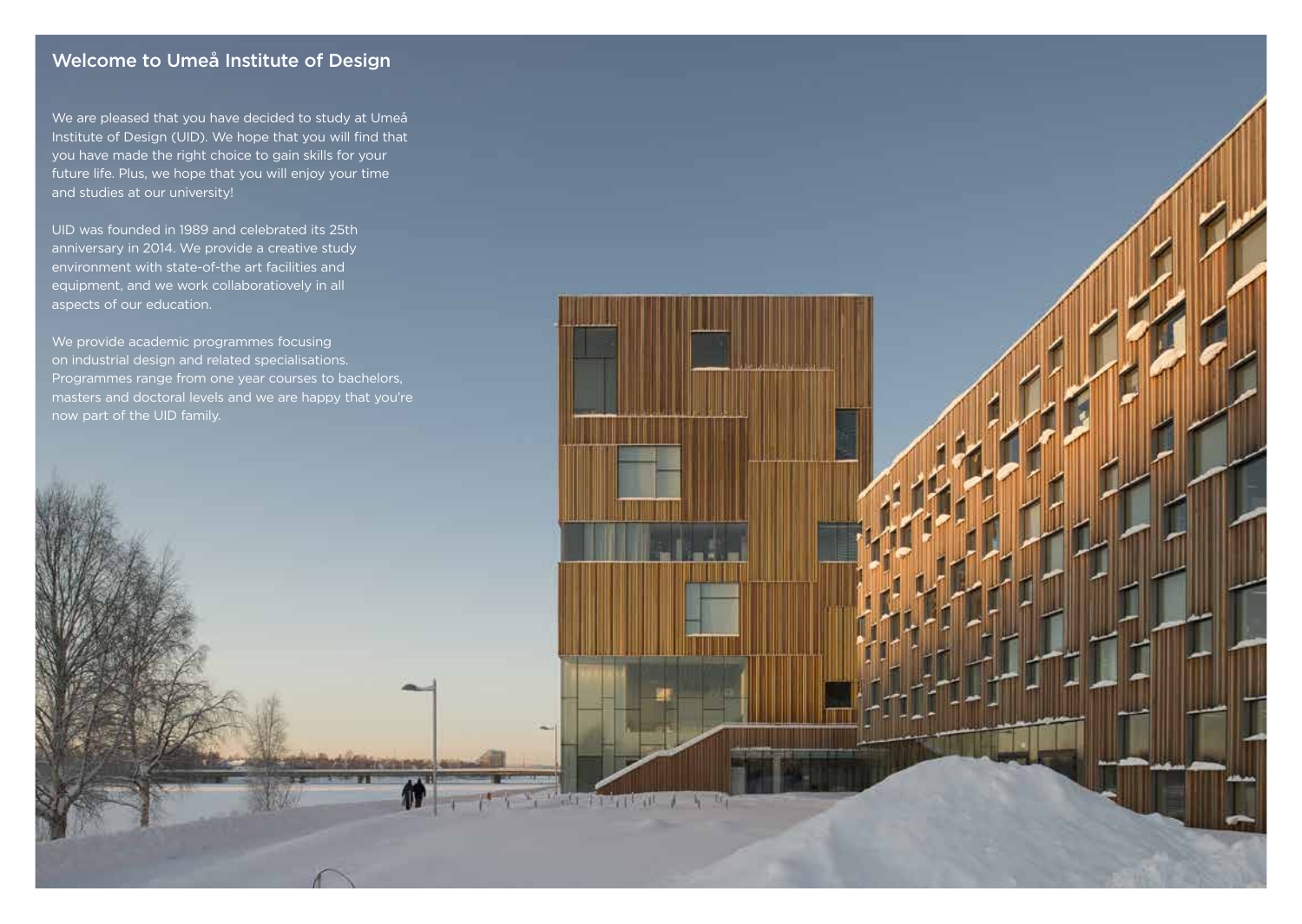## **Roll call** August 29, 2022



## **Orientation for new students**

The Orientation Course for new students consists of a series of activities that will help you to become acquainted with life in Umeå and studies at Umeå University. This year it takes place on line. Visit https://www.umu.se/en/education/student-services--support/ orientation-course/ to find out more. We want to give you the best possible start with us here in Umeå. If you have any trouble figuring Welcome officer or anyone in the staff.



Once again a warm welcome to UID!

## Stuff you should know about UID

### **Umeå Institute of Design (UID)**

Umeå Institute of Design is part of the Faculty of Science and Technology at Umeå University (UmU). You will find a lot of useful information on the UmU web (www.umu.se), and in the UID student handbook on the UID home page.

https://www.umu.se/en/student/umeainstitute-of-design/student-handbook/

#### **Your university user account (UmU-id)**

In order to access the central IT systems at Umeå University, you need a user account, an Umu-id. You will receive a user account after you have been admitted to studies at Umeå University, and you will need to activate it before you can use it to sign in. Information on how to activate can be found here.

https://www.umu.se/en/student/we-canassist-you/it-services/

The UmU-id gives you access to the internet from computer labs, our wireless network and to the Umeå University Student Web, where you can specify a temporary address, verify your results, etc. You will also be given an e-mail address which Umeå University and we at Umeå Institute of Design use to communicate with you as a student. As a new student, you will also need to activate your user account approximately two weeks prior to the term start. Further info on how to do this can be found in your 'Welcome Letter'.

#### **Address**

As soon as you get a place to live in Umeå you need to register that address as your personal address. Make sure that you have your name on your mailbox, otherwise letters may disappear. You should never ask people to send post to the UID address, since the University has 30 000 students it's likely that letters disappear.

#### **UmU card**

You will get a key card that will give you full access to the school 24/7. Use of the UmU card when entering confirms personal validity and the right to be on the premises. After the UmU card has been swiped and the PIN-code punched in (or after the "Open" switch has been pressed on the way out), the door is unlocked for 5 seconds.

You will receive more information when it's time to apply for the UmU Card. You will be able to activate the card so you can make copies and print outs.

#### **Alarm**

The alarm is activated non-stop outside of extended office hours between 6 pm and 6 am. When the alarm is activated no windows may be opened. Access via a door with card-reader/code-lock is possible round the clock. If the door is held open for more than 15 seconds a buzzer sounds as a reminder that it should be closed, and if it continues to be held open the full-strength alarm will start after 60 seconds.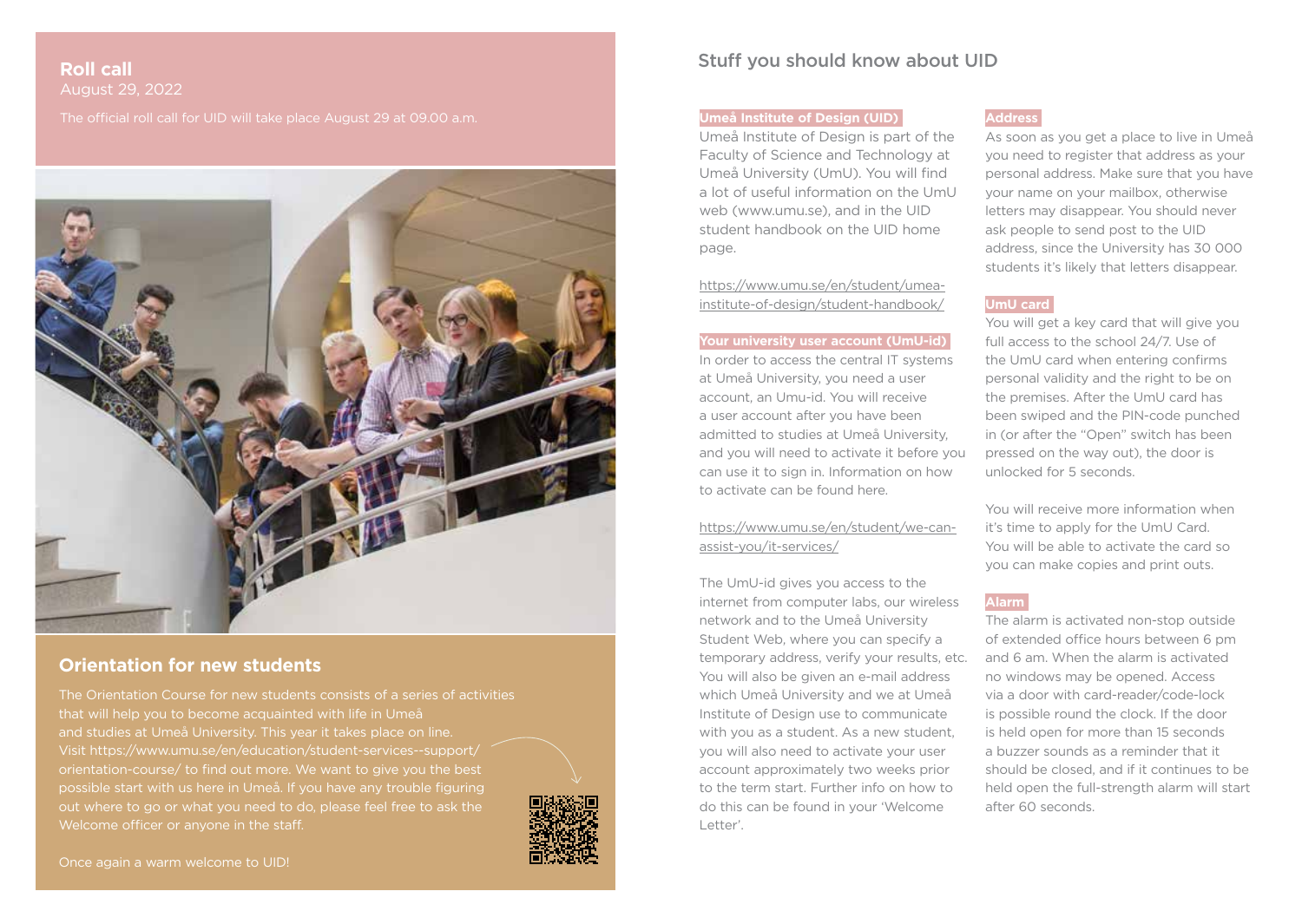

#### **UID atmosphere**

At Umeå Institute of Design, we work together to create a social and supportive environment. We put people first, not only in our design approach, but also in the day to day life. That's why we always say "hej" to each other in the hallways.

#### **Wozzop**

During Monday morning fika at 10.15 "Wozzop live" is held in the Atrium, where you will get an update of what's happening at the school during the week.

#### **Coffee/ Fika**

The Swedish word for coffee break is *fika*. You will find the two coffee machines on the third floor, outside the staff kitchen. One cup of coffee costs 5 SEK and you will be able to pay with your credit card (VISA or Mastercard).

#### **Lunch**

There is a lunch restaurant at the Arts Campus; Hansson & Hammar. In order to get a discount you need to prove that you are a student by showing your UMU card.

You can also go outside the school to eat. The nearest restaurants are the following:

- Droskan Pub & Restaurang, Storgatan 60: Typical Swedish tradition food
- Bokcafé Pilgatan; Pilgatan 14: Soup of the day
- Matador, Kungsgatan 102: Pizza, salad, hamburgers
- Shanghai, Storgatan 113: Chinese food

#### **School meetings**

School meetings for all students and staff are held the first Wednesday afternoon every month. It's the easiest way to get your voice heard and to discuss what's going on at school.

#### **Cleaning week**

In the student kitchen the different classes take turns being main responsible for the cleaning. Make sure to help your classmates when it's your turn. A clean kitchen will make everyone happy!



**Staff** 

#### **Adrian Löwander** Department administrator 090 786 51 60, adrian.lowander@umu.se

**Anders Hellström** House technician 090-786 76 94, anders.hellstrom@umu.se

#### **Birgitta Sundberg**

Coordinator education 090 786 96 14, birgitta.sundberg@umu.se

#### **Brendon Clark**

Director of PhD studies brendon.clark@umu.se

#### **Christoffel Kuenen**

Director Interaction Design 090 786 56 30, christoffel.kuenen@umu.se

#### **Demian Horst**

Head of Deparment 090 786 50 63, demian.horst@umu.se

#### **IT-support**

www.servicedesk.its.umu.se 090 786 63 00

**Jens Persson** Communications officer 090 786 97 82, jens.persson@umu.se

**Jonas Sandström** Director Transportation Design 090 786 62 56, jonas.sandstrom01@umu.se

## **Linda Bresäter**

Deputy head of department 090 786 88 19, linda.bresater@umu.se

#### **Oscar Björk**

Deputy head of department *and* Director of studies 090 786 76 93, oscar.bjork@umu.se

#### **Per Sihlén**

Director Bachelor Programme 090 786 70 67, per.sihlen@umu.se

#### **Thomas Degn**

Director Advanced Product Design 090 786 77 41, thomas.degn@umu.se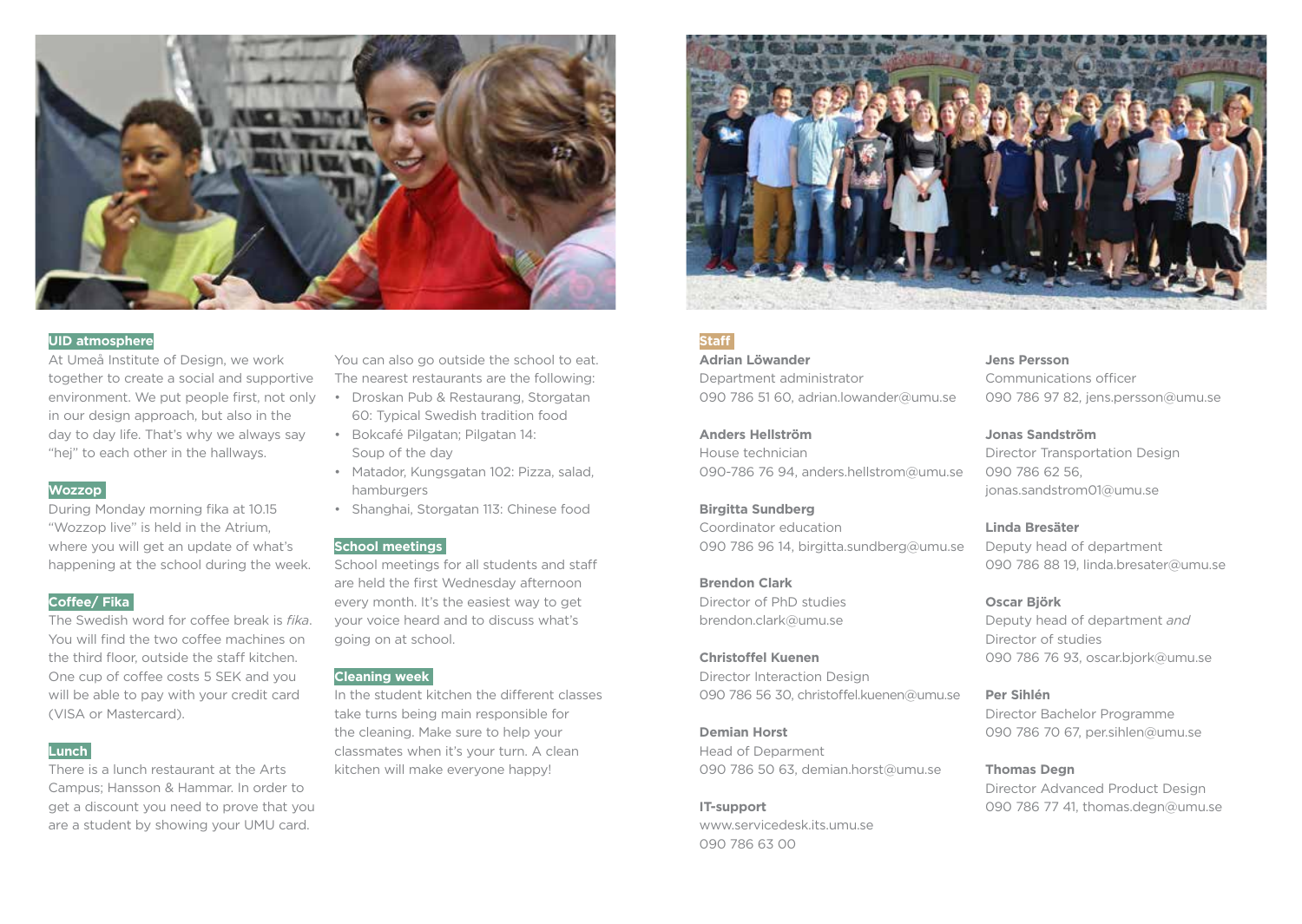

#### **Student Union – NTK**

Umeå Science and Technology (NTK) is the union of all technology, science, architect and design students at Umeå University. Their vision is that your education and your study time shall exceed everyone's expectations. To achieve this they represent the members' interests on all levels of the University. The member fee is 430 SEK per year or 280 SEK per semester.

You could benefit from the membership in the following ways:

- a chance to make your voice heard
- cheaper entrance at the Student Union House Origo and the possibility to visit the other student pubs on Campus
- discounts on membership at the sports center IKSU
- travel discounts
- local discounts at shops, cafés and restaurants

Have a look at www.ntk.umu.se for more information.

## **Ställverket**

Ställverket is UID's own student organisation. Through Ställverket, student representatives are elected for all decision making bodies and strategic working groups at UID.

The student representatives take part in the work groups to help develop the school, and to contribute with the students' perspective. The student representatives represent all students at UID. In order for them to do so, all UID students should actively aid them with input and issues to bring up at the different group meetings.

## Stuff you should know about Umeå

#### **Finding your way**

Use hitta.se or the Hitta.se app for orientation. Hitta has a better coverage of Umeå than Google Maps.

#### **Digital Map of the University**

Download the Maze map app to find your way around the University. https://www.umu.se/en/contact-us/maps/ digital-maps/

#### **Banking**

To open a bank account in Sweden, you need a Swedish identity number. You can only get this number if you are staying for more than 1 year in Sweden. But some banks can open an account even if you don't have an ID. A Swedish bank account is really useful since all your bills can be paid on the internet. More information about opening Swedish bank accounts will be giving during the Orientation Course.

#### **Shopping**

**Super markets** 

**COOP** *Ålidhem Centrum, the Centre, Ersboda* www.coop.se

### **ICA Supermarket**

*Ålidhem Centrum, City Center, Strömpilen, Ersboda* www.ica.se

#### **Willys**

*Ersboda, Avion Shopping* A cheaper supermarket www.willys.se

**Lidl** *Ålidhem Centrum* www.lidl.se

#### **House stuff**

**Expo** *Norra Obbolavägen 28 (outside city center)* Mon-Fri 10-18, Sat 10-16 Son 12-16

#### **Hemtex**

*Kungsgatan 54 (inside MVG Gallerian, city center)*  090 77 86 55 Mon–Fri 10-19, Sat 10-17, Sun 12-16.

#### **Hemtex**

*Avion Shopping Marknadsgatan 3 (outside city center)* 090 348 37 10 Mon-Fri 10-20, Sat-Sun 10-18.

#### **ICA Maxi**

*Strömpilsplatsen 41 (outside city center)* Phone: 090 10 84 00 Every day 8-22.

**IKEA**  *Marknadsgatan 1, AVION*

*(outside city center)* Mon-Fri 10-20, Sat-Sun 10-18.

#### **Jysk** *need a mattress?*

*Formvägen 6 (outside city center)* 077 045 74 57 Mon-Fri 10-19 Sat 10-17, Sun 11-17.

#### **Second hand shops**

**Myrorna** *Gräddvägen 2 (outside the city center)* 090 70 10 60 Mon-Fri 10-18, Sat 10-16. www.myrorna.se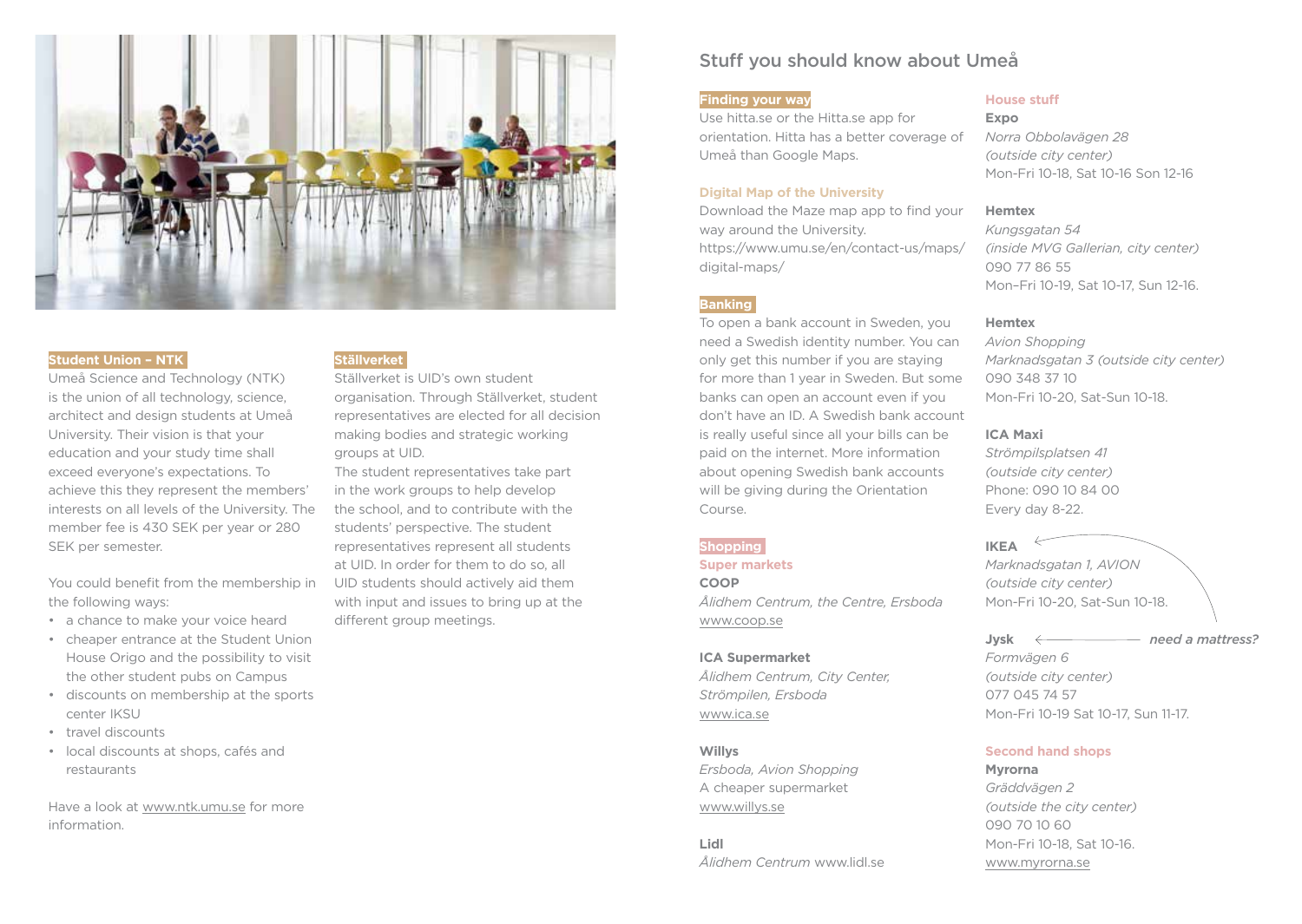#### **Röda Korset City**

*Rådhusesplanaden 10-12, (city center)*  Phone: 090 13 60 25 Mon-Thu 11-17, Fri 11-16 and Sat 11-15.

#### **Röda Korset Mariedal**

*Björnvägen 7, Umeå (outside the city center)* 090 14 56 40 Mon-Fri 10-18, Sat 11-15.

#### **Returbutiken Umeå (second hand)**

*Tegelbruksvägen 7 (Behind Stömpilen and ICA Maxi, outside the city center)* 090 16 49 12. They are usually open Mon-Fri between

10-18. During the period June to August they are open between 9-18.

#### **PMU Pingstkyrkans (second hand)**

*Lärlingsgatan 9 (Teg, outside city center).* 090 200 99 70 Quite large second hand store with everything from clothes to furniture. Open: Tue 13-16, Wed 13-18, Sat 10-14

#### **Blocket**

Sell, buy, and rent site; the swedish ebay. *www.blocket.se*

## **Travel**

#### **Bus**

For schedules, prices and maps, see Länstrafiken website at www.tabussen.nu

You can't pay tickets with cash – payments should be made with card.



You can also buy your ticket by an app, 'Ultra appen'. Or by buying a bus card, (Ultra card)

which reduces the cost of each trip with about 20 % .

The user decides how much money to put on the card and correspondingly the number of trips (6-40 trips).

 This card is available at different places in Umeå as Kiosken, Ålidhem Centrum, University Hospital and the Central bus office situated at Vasaplan.

#### **Cycling**

Umeå is excellent for cycling. All over the city are cycle paths separated from the traffic roads. Cycling is a really simple, healthy and cheap way to commute in Umeå (even in winter, the cycle paths are plowed). New bicycles tend to be expensive, but you can find cheap second hand bicycles. Here is a list of places where you can buy bicycles and bikes' accessories:

#### **Returbutiken Umeå (second hand)**

*Tegelbruksvägen 7 (Behind Stömpilen and ICA Maxi, outside the city center)* 090 16 49 12.

They are usually open Mon-Fri between 10-18. During the period June to August they are open between 9-18.

#### **Cykel & Mopedhandlaren i Umeå AB**

Second hand and new *Häradshövdingegatan 11, Umeå (close to UID)* Telephone: 090 14 01 70

#### **Blocket**

Sell, buy, and rent site; the swedish ebay. (bike = cykel in Swedish). www.blocket.se

#### **Services Internet**

Many options are available to get Internet. It is worth shopping around and get information about the various options in order to get the best service for you.

All students have a free of charge Internet connection on the Campus/UID. You will get this Internet access during the first week of school.

#### **At home**

Student prices are available with most of those Internet providers. However, you need the proof that you are registered as a student by giving a Ladok number (Ladok is the national study documentation system). You will get this number during the first week of school. Depending on the Internet provider you choose, you might need a identity number to sign a contract. You can get this number if you are staying for more than 1 year in Sweden.

The most common IT provider is Bostnet, (If you rent from Bostaden) For questions or concerns about Internet in your student room, please call their IT Support: 090 17 77 17 or visit their website at www.bostnet. se.

> **Net on Net** *Bruksvägen 5 (Ersboda Umeå)*

#### **By a Router**

**Elgiganten** *Strömpilsplatsen 5* 077-111 51 15

**Kjell & Company** *Storgatan 51* 090-12 69 50

#### **Mobile phone and telephony**

Telia is a place to get a mobile phone, a telephone card, a Swedish telephone number or any accessories related to wireless telephony. The Phone House is another store and they are both situated in the city center. There are also many telephony network providers from which you can choose. You can generally buy those at the supermarket, in convenience stores, electronic stores etc.

#### **Telia**

*Kungsgatan 60* 010-457 19 40 Mon-Fri 10-18 and Sat 10-14.

#### **Elgiganten Phone House**

*Rådhusesplanaden 2, Utopia* 077-111 51 15

#### **Tele 2**

Network provider www.tele2.se

## **Halebop** Network provider

www.halebop.se

**3**

Network provider www.tre.se

**Comviq** Network provider www.comviq.se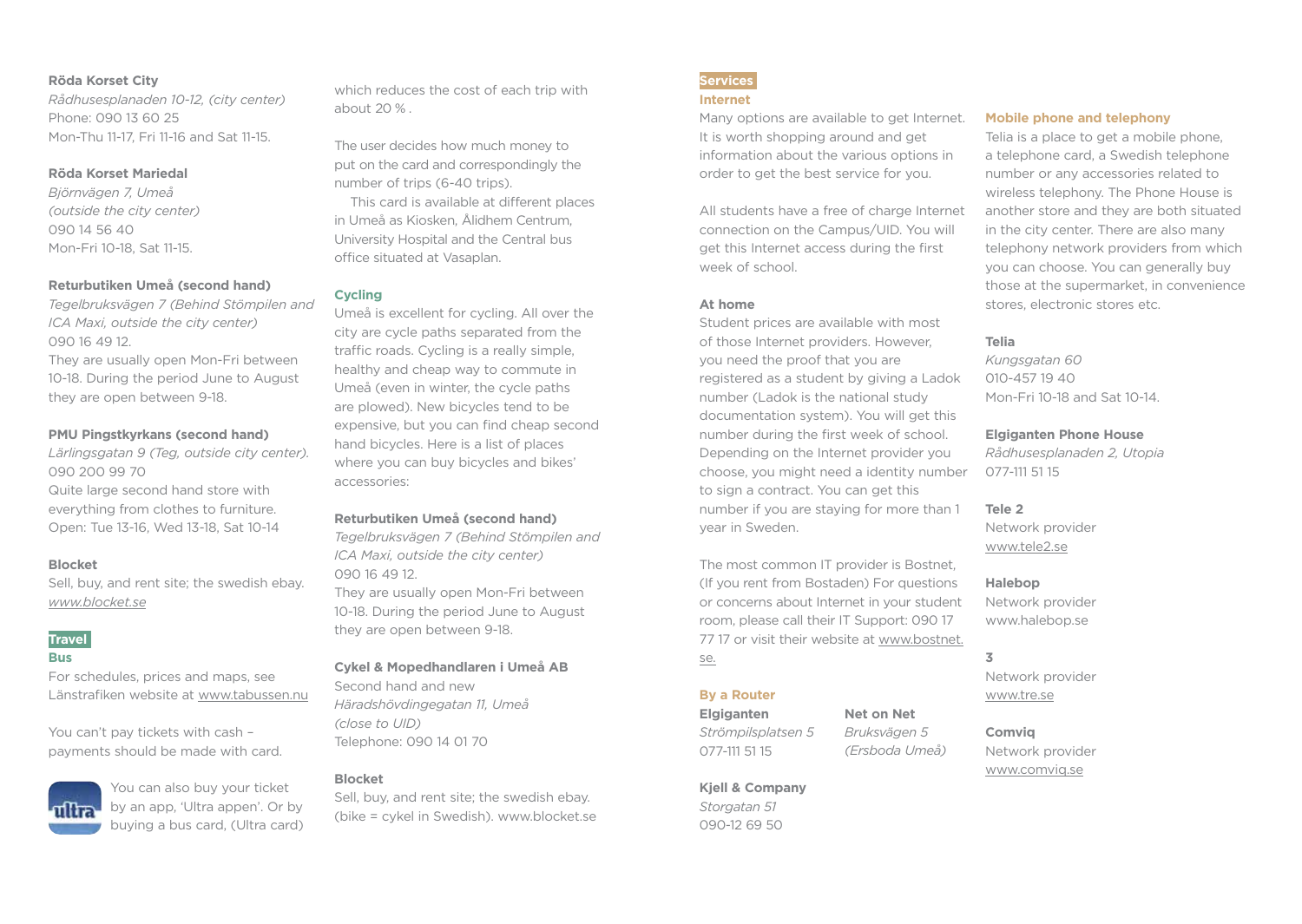#### **Health care**

#### **The Student Health Service**

(Studenthälsan) is available for students at Umeå University and students at the Swedish University of Agricultural Sciences in Umeå.

The Student Health Service works with health promotion and prevention for students. They serve as a complement to the Swedish health care system. http://www.student.umu.se/understudietiden/studenthalsan. Drop in at *Infocenter Universum, Umeå University's main campus* 

#### **Local health care center**

If you need to see a doctor during your period in Umeå, you can make an appointment at a health care center. Call 1177 to find out which health care centre you belong to. The phone numbers and addresses to health care centres are listed on the website for Västerbotten County Council (www.1177.se)

If you come to Sweden from a country inside the EU/EEA or from Switzerland to study, you are entitled to essential health care for the Swedish patient fee. To obtain this health care you must show proof of identity and your European Health Insurance Card (EHIC, Europeiskt sjukförsäkringskort). If you wish to have health care that is not considered to be essential, you must pay the entire cost yourself.

If you come to Sweden from a country outside EU/EEA to study, you are not entitled to health care in Sweden for the Swedish patient fee. FAS Plus provides cover to non-EUstudents who are accepted to, and undertake, higher education at Umeå university and who pay term fees for the education.. The insurance also provides coverage for students who have been granted scholarships.

#### **Medical advice**

Medical advice around the clock: call 1177

#### **Emergencies - SOS Alarm/112**

Acute illness or accident: call 112

#### **Medicine**

Sweden's pharmacies have long been a state-owned monopoly but this monopole is now broken. This means that you can buy medicines at for instance Apoteket and Kronans Droghandel. You can also buy medicines that are available without a prescription at supermarkets, petrol (gas) stations and other convenient places.

## **Police**

**Emergencies - SOS Alarm/112** Reporting an ongoing crime: call 112

#### **For non-emergency situations**

Call 114 14 or visit the police station: Ridvägen 10, Umeå www.polisen.se

#### **Sports**

**IKSU sport** 

*Sportgränd 7* 090 17 08 10

Located on the university area in Umeå. It is the largest training facility in Scandinavia. Here you can find racket halls, an indoor arena, swimming pools and, of course, lots of space for group training, individual training and personal training. IKSU sport offers skin care treatments, massage and physical therapy treatments, there is also a hairdresser and a restaurant within the IKSU Sport facility. The swimming pool area closes one hour before the other parts of the facility. www.iksu.se

#### **IKSU spa**

*J.A Lindersväg 53* 090 71 24 60

Located on Umedalen in Umeå, with scenic surroundings. IKSU spa offers you group training, individual training, personal training and lots of pleasant spa opportunities in an amazing environment. You can enjoy the warmth in the sun room, try spa treatments, massage or book physical theraputic treatments. www.iksu.se

#### **IKSU Plus**

*Östra Strandgatan 26, River Side* 090 17 08 10 Housed near the Arts Campus. A facility with a focus on group training and individual training in the form of cardio and strength training. Both members with gold card at IKSU sport and members

of IKSU spa will have access to the new facility. www.iksu.se

#### **Navet - Public Swimming Pool**

*Västra Kyrkogatan 6A, ( city center)* 090 16 16 40

Located in the city centre. This new swimming centre opened autumn 2016 and offers group training in water aerobics and yoga, there is also a gym for individual training in the form of cardio and strength training. You can also exercise by swimming in the 50 metre pool.

navet.umea.se

#### **USM - Umeå Sport och Motion**

*Skolgatan 62A, Utopia, ( city center)* 090 12 50 49 */Västra Kyrkogatan 6, Navet, ( city center)* 090-16 16 40 */Mariehemsvägen 10 E* 090 12 50 51

Fully equipped fitness center with different kinds of group training. www.usm.nu.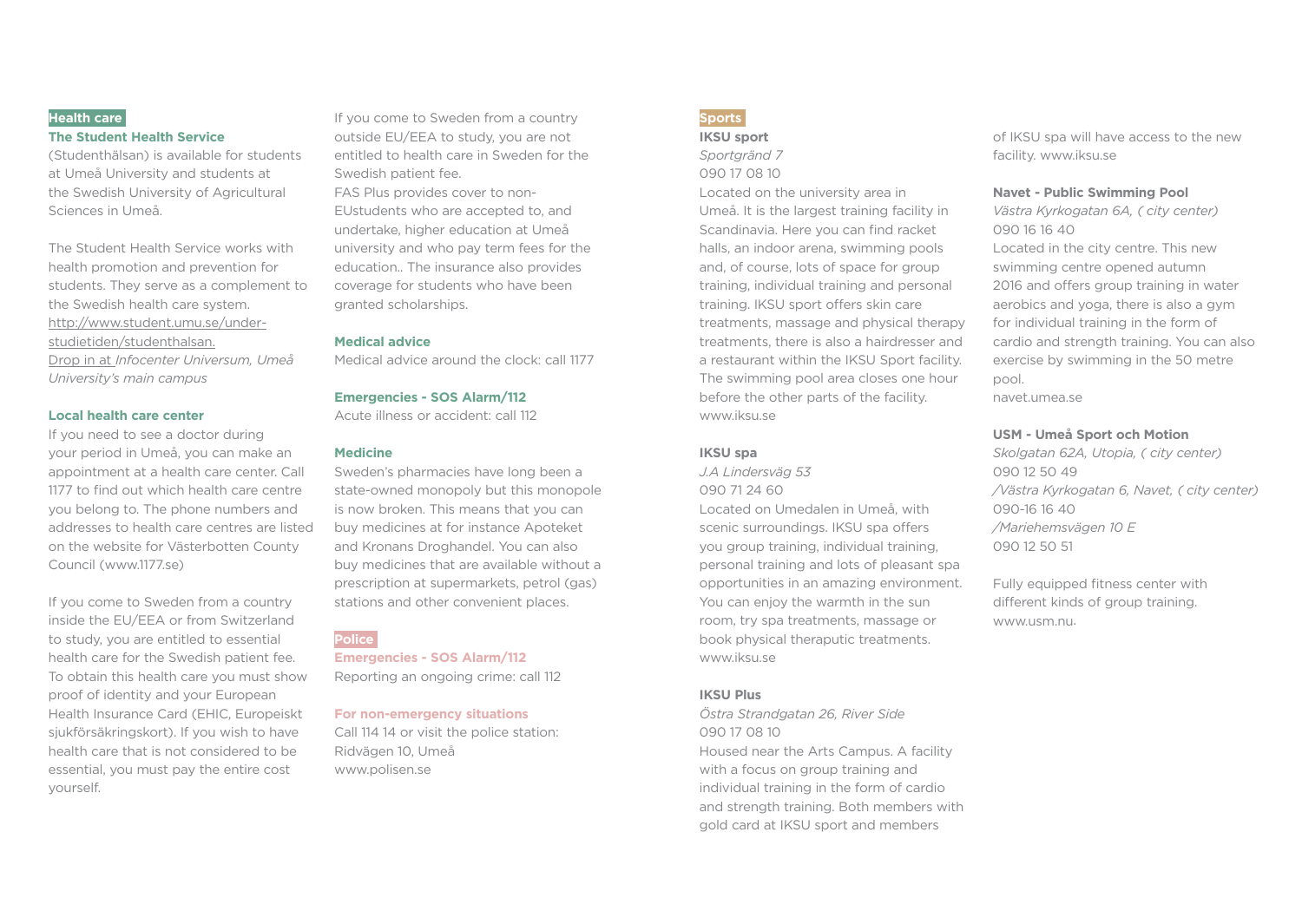## Umeå – a city för all Seasons!

From long warm summer nights when the sun shines almost 24 hours a day to the Nordic winters when the famous northern lights shimmer in the skies above, the city of Umeå is truly is a city of contrasts.

Where else can you spend summer days lazing on one of the many beaches that lie along the region's 150 kilometres of coastline? Where else can spend your winter days snow-boarding or ice skating at one of the many recreational areas close to the city?

Whether you prefer hiking in rugged, unspoilt countryside where reindeer and elk still roam freely, or feel more at home in the centre of one of Sweden's fastest growing cities with its fashionable shops and great places to eat and drink, Umeå will challenge you with its endless possibilities.

As the largest city in northern Sweden, Umeå is a place where different worlds meet. Over half of the people who live here are from outside the region. More than 50 languages are spoken - with English widely used everywhere - and there is a thriving community of clubs and societies that represent people and cultures from across the globe.

Umeå was appointed the European Capital of Culture for 2014. It's the most northerly Capital of Culture ever.

#### **Discover Umeå**

Umeå is a clean and green city in Northern Europe, where people and businesses respect the beautiful



northern landscape and really care about protecting the environment. The city's green credentials are underlined by the fact Umeå is known as the "City of Birches." Almost 3 000 birch trees were planted along the city's wide avenues following a devastating fire that destroyed large parts of the city back in 1888.

As one of the fastest growing cities in Sweden, Umeå successfully manages to balance its environmental commitments with its trade and industry ambitions. attracting some of the world's most creative and enterprising businesses to the region. The city has tremendous IT know-how and IT and communications industries are particularly well established here.

#### **Sunshine or Snow – a City for all Seasons**

There are few places in Europe where the weather can change as dramatically as it does in Umeå – from warm sunny summer months when the temperature can soar to over 30 degrees to the depths of a real Nordic winter where the thermometer can register minus 20 degrees for several days on end.

The fact that the weather changes so considerably throughout the year is an important part of daily life in northern Sweden and helps shape the way people live, work and relax. For instance forest running tracks in the summer are transformed into kilometer after kilometer of well prepared cross-country ski tracks during the winter. Freshwater lakes which are ideal for swimming in during the summer become the perfect spots for skating or ice-fishing once the snow has arrived.

As the seasons change so do the number of sunlight hours. In the summer the sun barely dips below the horizon, providing almost continuous daylight around the clock. December by contrast is the darkest month of the year when the sun struggles to shine for just over four hours a day.

Remember that the weather is part of the amazing experience of living here and is something to be embraced and enjoyed!

www.umea.se



#### **Facts and Figures**

Here is a short list of some great reasons why you made the right

- Umeå was selected as the European Capital of Culture for 2014.
- The city has 168 football pitches
- Umeå is the home of northern Europe's largest sport and fitness
- groundbreaking research into areas
- 
- Västerbotten with the lowest crime rate in Sweden.
- There are around 36 000 students in